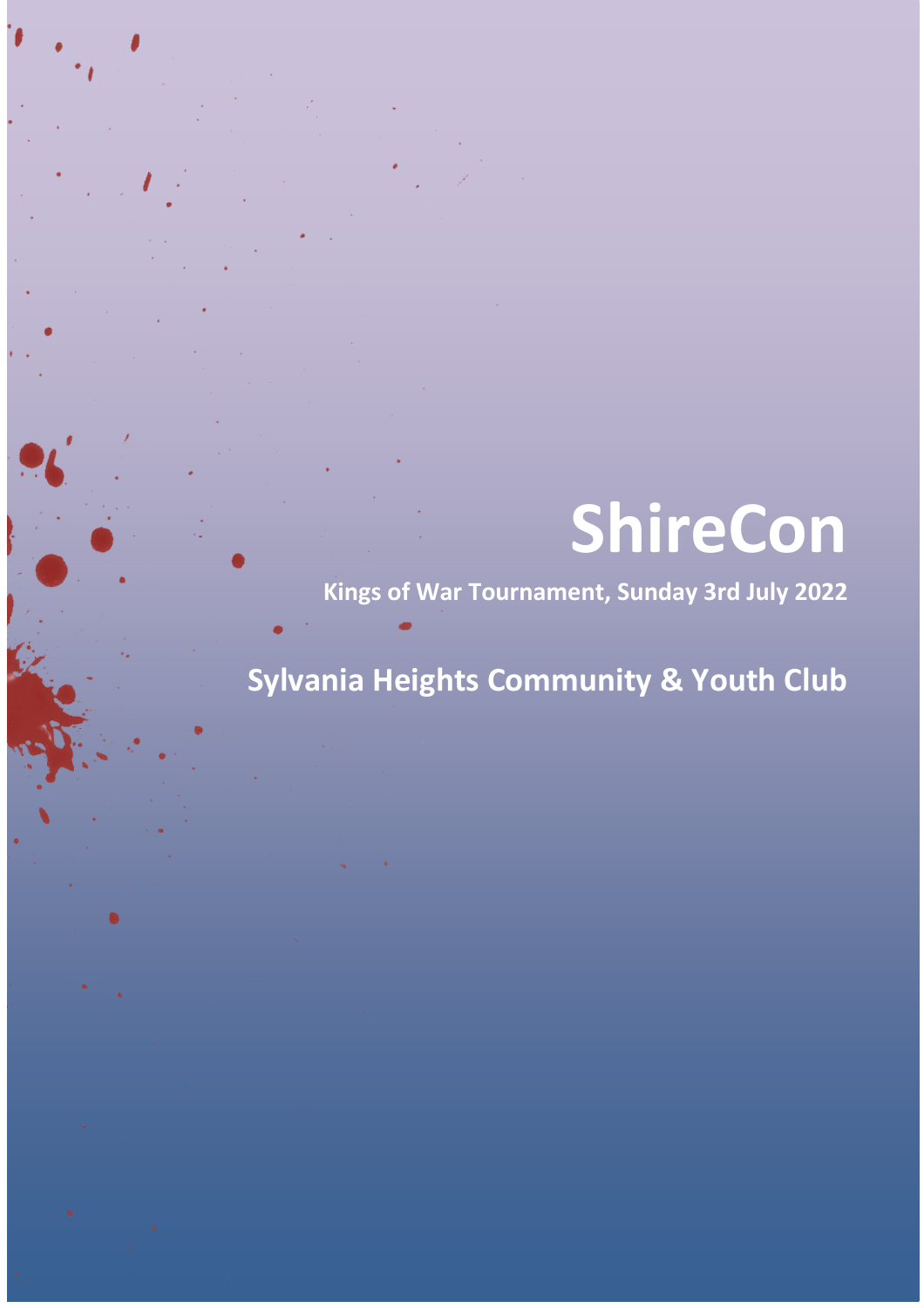## **ShireCon**

## **Details**

<u>When:</u> 9:30am – 3<sup>rd</sup> July 2022. Please arrive on time to ensure we run to schedule Where: Sylvania Heights Community & Youth Club, 288 Box Road, Sylvania

Cost*:* \$30, please pay and register [here](https://www.sutherlandshiregamers.org/events/shirecon-2022-kow/)

Army Size: 2,300 pts

Ruleset: Kings of War Third Edition rules will be used with the latest Clash of Kings 2022 Edition in effect. The latest FAQ can be found [here](about:blank) and is free to download.

Game Length: 2hrs per game

Contact: Your TO is Nick Legrand – [nglegrand@hotmail.com](about:blank) please confirm with the TO once you have registered.

Registration: Please register for the event here - [https://tabletop.to/shirecon](about:blank)

#### **Schedule**

Arrive and Set Up: 9:30am - 10:00am Game 1: 10:00am – 12:00pm Lunch: 12:00pm - 12:45pm Game 2: 12:45pm – 2:45pm Game 3: 2:55pm – 4:55pm Pack up and Awards: 5:00pm – 5:10pm

#### **Terrain**

To ensure consistency between games and for realism vs terrain playability purposes, terrain will be the following height.

- Hills, height 3
- Forests, height 9
- Blocking Terrain, height 9
- Marshes/Fields, Flat
- Obstacles, height 2 (as per rulebook)